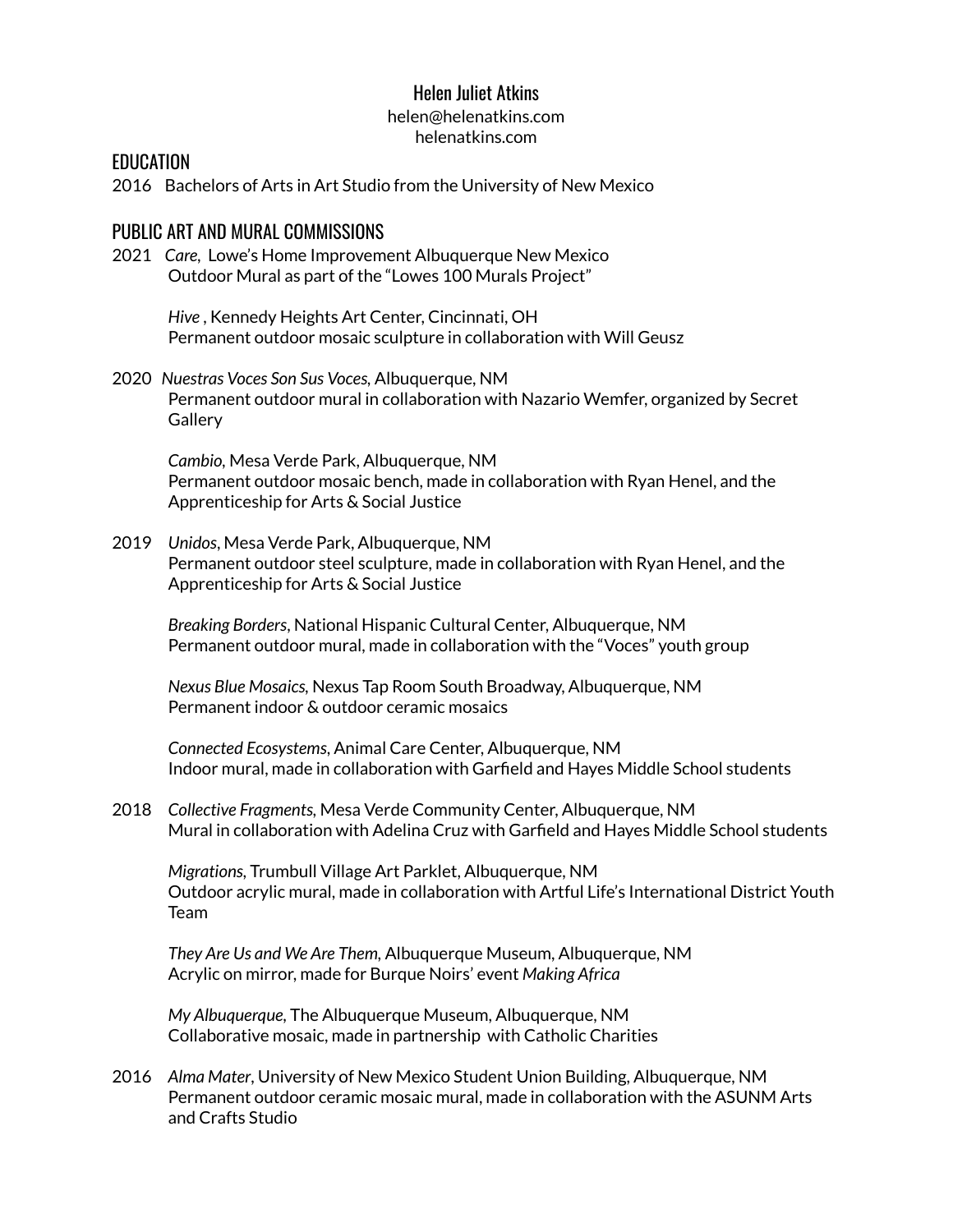# SOLO EXHIBITIONS

- 2021 Fragility, Secret Gallery , Albuquerque, NM
- 2020 *Soft,* the Harwood Art Center, Albuquerque, NM
- 2019 *Body Memory,* Red Door Brewing Downtown, Albuquerque, NM *Plates Against Patriarchy,* The Harwood Art Center, Albuquerque, NM
- 2018 *Resilience,* Patrician Design, Albuquerque, NM

## GROUP EXHIBITIONS

2021 *ofshoes and ships and sealing wax,* Matrix Fine Art Gallery, Albuquerque, NM

*Altar*, Secret Gallery, Albuquerque, NM

*Cuerpo*, Secret Gallery, Albuquerque, NM

2020 *Polycephaly* Sanitary Tortilla Factory, Albuquerque, NM

*Reset* : birds+ Richard, Albuquerque, NM

2019 *Altar,* Secret Gallery, Albuquerque, NM

*Remnants,* OT Circus, Albuquerque, NM

*Lady's Club: A Room For One's Own:* birds + Richard, Berlin, Germany

*Passages,* Open Space Visitor's Center, Albuquerque, NM

2018 Box, Santa Fe, NM

*Passages Pauses and Pulses,* The CFA Downtown Studio, Albuquerque, NM

*Surface: Emerging Artists of New Mexico,* The Harwood Art Center, Albuquerque, NM

2017 *What Becomes,* Sanitary Tortilla Factory, Albuquerque, NM

## CURATORIAL EXPERIENCE

| 2020-Present                | The Harwood Art Center, Associate Director of Opportunity,<br>Albuquerque, NM |
|-----------------------------|-------------------------------------------------------------------------------|
| 2021                        | Secrete Gallery, Guest Curator, Albuquerque, NM                               |
| 2015-2019                   | Patrician Design, Gallery Manager & Co-Curator, Albuquerque, NM               |
| COMMUNITY ARTS AND TEACHING |                                                                               |

2019-present The Harwood Art Center, Arts & Social Justice Apprenticeship, Lead Artist, Albuquerque, NM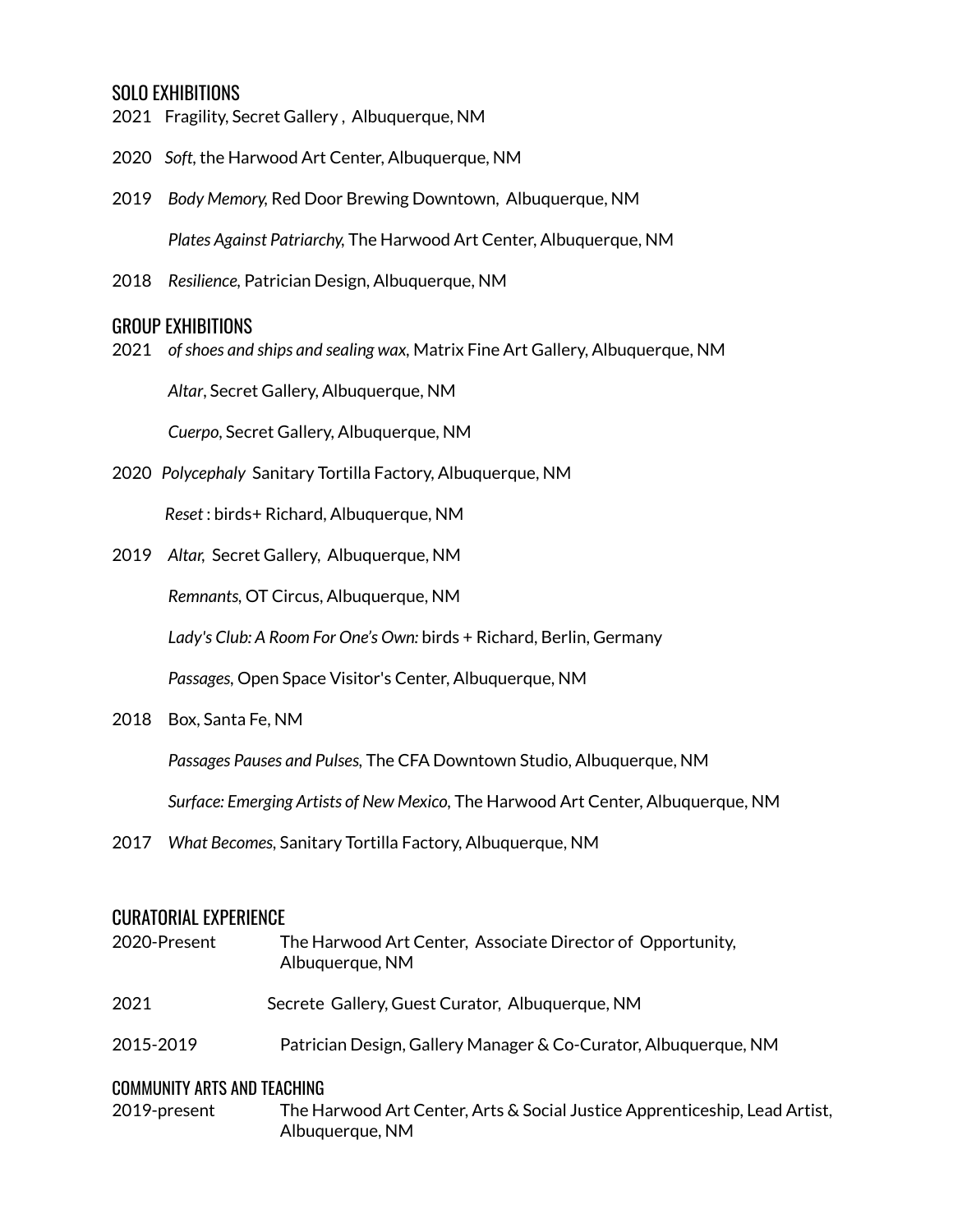| 2018-present | The Albuquerque Museum Board of Trustees, Vice Chair Albuquerque, NM                                                |
|--------------|---------------------------------------------------------------------------------------------------------------------|
| 2020-present | 516 Arts, Albuquerque NM Governing Board Treasure, Albuquerque, NM                                                  |
| 2021         | Kennedy Heights Art Center, Community Engaged Artist in Residence,<br>Cincinnati, OH                                |
| 2019-2020    | OFFCenter Arts, Programs Manager, Albuquerque, NM                                                                   |
| 2017-2018    | Albuquerque Health Care for the Homeless, Art Street, Mentoring Artist in<br>Residence, Albuquerque, NM             |
| 2018         | Artful Life, International District Youth Team Coordinator Albuquerque,<br><b>NM</b>                                |
| 2012-2017    | The Mayor's Art Institute, Lead Apprentice, Albuquerque, NM                                                         |
| 2017         | CasaQ, Teaching Artist, Albuquerque, NM                                                                             |
| 2014-2016    | Associated Students of the University of New Mexico, Arts and Crafts<br>Studio, Executive Director, Albuquerque, NM |

# AWARDS

- 2021 Gateway Fund Albuquerque Edition, supports emerging BIPOC artists, designers, activists, and public intellectuals, Mitchell Squier Albuquerque, NM
- 2018 Makeshift Grant Project, Albuquerque Downtown Arts and Cultural District, Albuquerque, NM

Shine Award, Women and Creativity, Albuquerque, NM

Reggie Gammon Memorial Award, The Harwood Art Center, Albuquerque, NM

## PUBLICATIONS

2021 "The Place Where Your Heart Is" Public art celebrates community in Albuquerque's International District. Article by Karie Luidens, South Westness Society & Culture Website, September 2021

Bodies//Boundaries Southwest Contemporary Magazine, Feature, Spring 2021 Issue

- 2020 "Belly Up"Harwood exhibition ode to tummies of all shapes and sizes. Article By Kathleen Roberts, *Albuquerque Journal,* October 18, 2020
- 2019 "Changing the narrative: Artist unite to create 'Plates Against patriarchy' at Harwood Art Center," Article by Kathleen Roberts, *Albuquerque Journal,* September 1, 2019